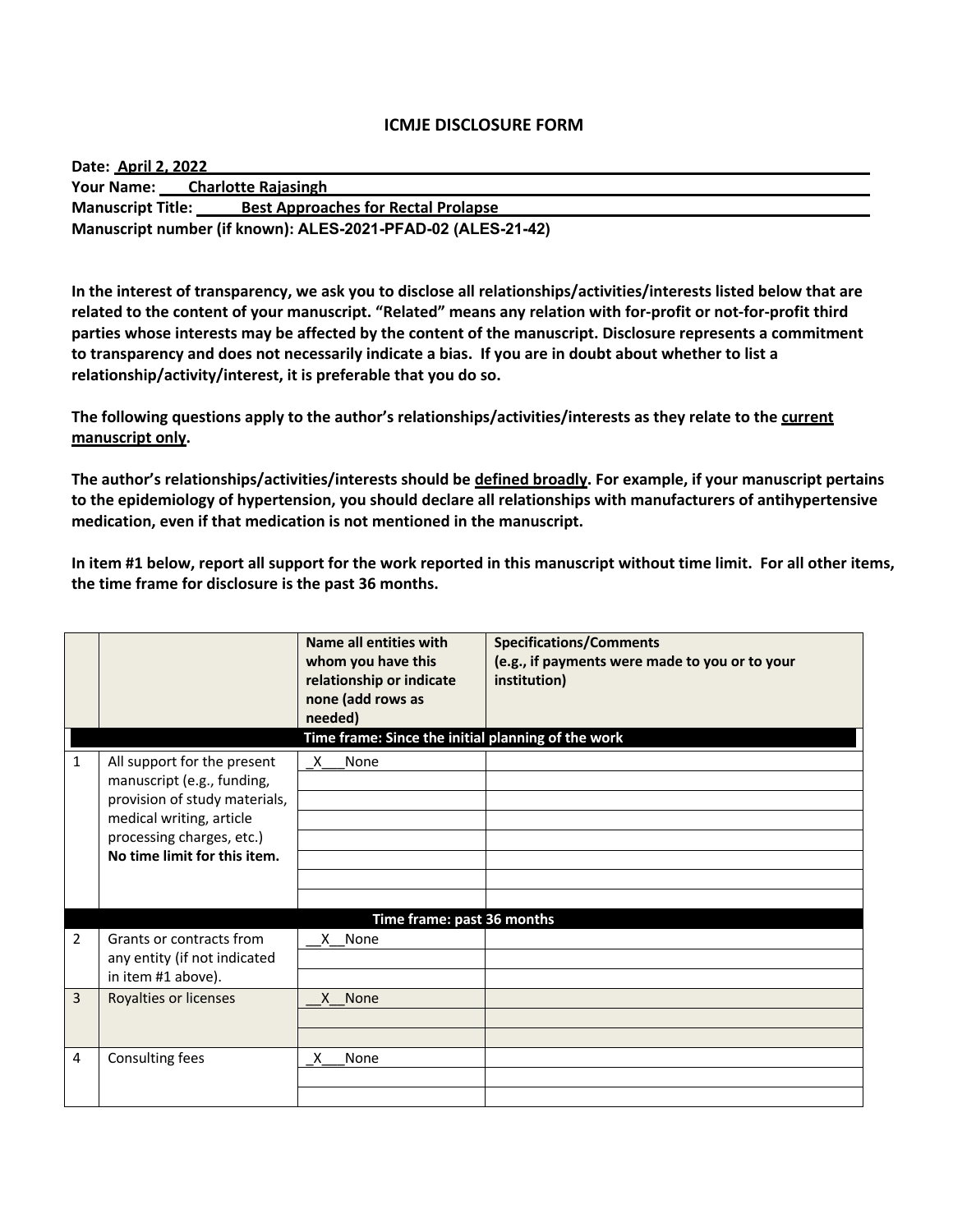| 5<br>6         | Payment or honoraria for<br>lectures, presentations,<br>speakers bureaus,<br>manuscript writing or<br>educational events<br>Payment for expert<br>testimony | X None<br>None<br>X. |  |
|----------------|-------------------------------------------------------------------------------------------------------------------------------------------------------------|----------------------|--|
| $\overline{7}$ | Support for attending<br>meetings and/or travel                                                                                                             | None<br>X            |  |
| 8              | Patents planned, issued or<br>pending                                                                                                                       | X<br>None            |  |
| 9              | Participation on a Data<br>Safety Monitoring Board or<br><b>Advisory Board</b>                                                                              | X<br>None            |  |
| 10             | Leadership or fiduciary role<br>in other board, society,<br>committee or advocacy<br>group, paid or unpaid                                                  | X<br>None            |  |
| 11             | Stock or stock options                                                                                                                                      | $\mathsf{X}$<br>None |  |
| 12             | Receipt of equipment,<br>materials, drugs, medical<br>writing, gifts or other<br>services                                                                   | X<br>None            |  |
| 13             | Other financial or non-<br>financial interests                                                                                                              | None<br>X            |  |

## **Please summarize the above conflict of interest in the following box:**

None

# **Please place an "X" next to the following statement to indicate your agreement:**

**\_X\_\_ I certify that I have answered every question and have not altered the wording of any of the questions on this form.**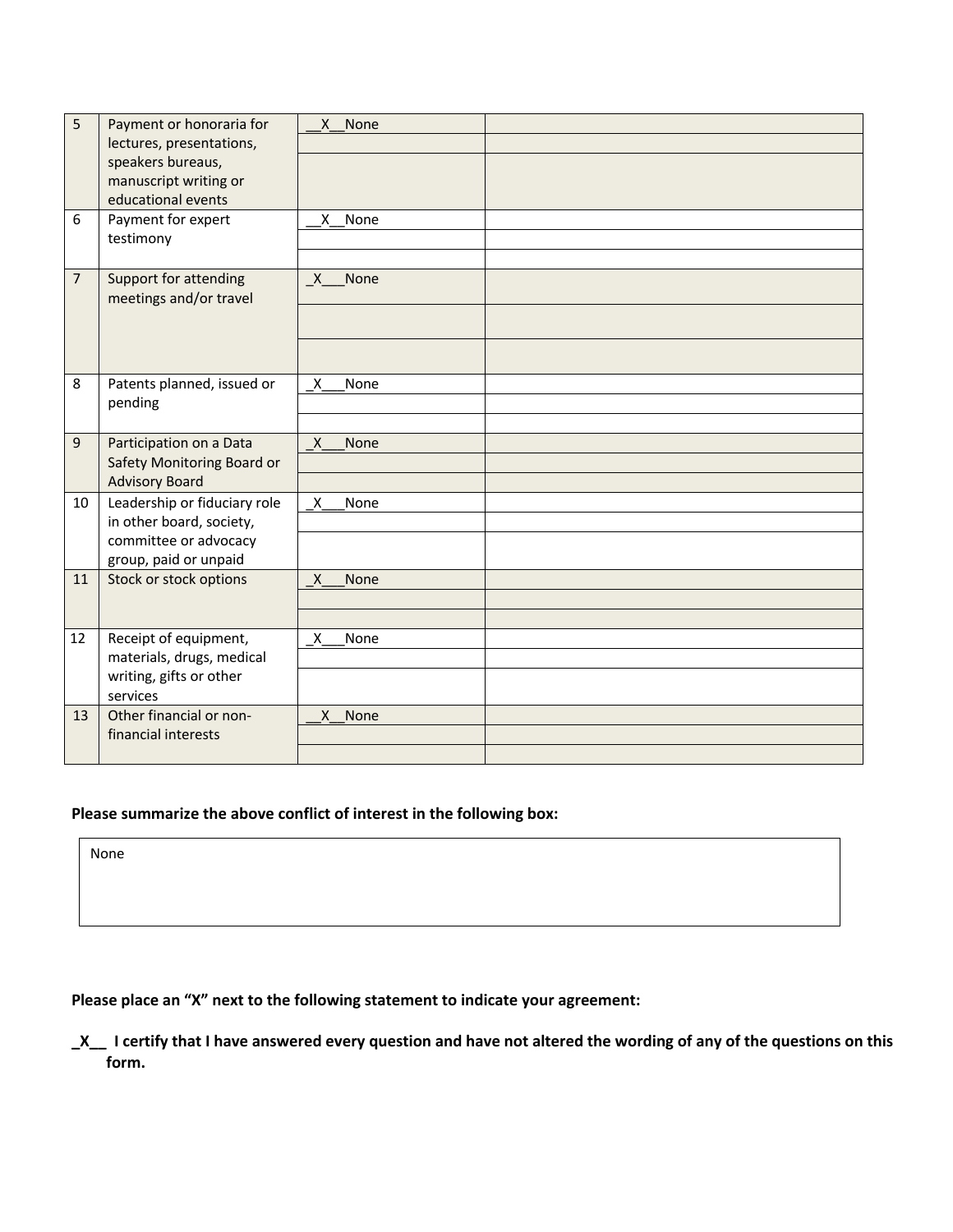### **ICMJE DISCLOSURE FORM**

| Date:                                                        | 04/01/22                                  |  |  |
|--------------------------------------------------------------|-------------------------------------------|--|--|
| <b>Your Name:</b>                                            | <b>Brooke Gurland</b>                     |  |  |
| <b>Manuscript Title:</b>                                     | <b>Best Approaches to Rectal Prolapse</b> |  |  |
| Manuscript number (if known): ALES-2021-PFAD-02 (ALES-21-42) |                                           |  |  |

**In the interest of transparency, we ask you to disclose all relationships/activities/interests listed below that are related to the content of your manuscript. "Related" means any relation with for-profit or not-for-profit third parties whose interests may be affected by the content of the manuscript. Disclosure represents a commitment to transparency and does not necessarily indicate a bias. If you are in doubt about whether to list a relationship/activity/interest, it is preferable that you do so.** 

**The following questions apply to the author's relationships/activities/interests as they relate to the current manuscript only.**

**The author's relationships/activities/interests should be defined broadly. For example, if your manuscript pertains to the epidemiology of hypertension, you should declare all relationships with manufacturers of antihypertensive medication, even if that medication is not mentioned in the manuscript.** 

**In item #1 below, report all support for the work reported in this manuscript without time limit. For all other items, the time frame for disclosure is the past 36 months.** 

|              |                                                                                                                                                                                     | Name all entities with<br>whom you have this<br>relationship or indicate<br>none (add rows as<br>needed)<br>Time frame: Since the initial planning of the work | <b>Specifications/Comments</b><br>(e.g., if payments were made to you or to your<br>institution) |
|--------------|-------------------------------------------------------------------------------------------------------------------------------------------------------------------------------------|----------------------------------------------------------------------------------------------------------------------------------------------------------------|--------------------------------------------------------------------------------------------------|
| $\mathbf{1}$ | All support for the present<br>manuscript (e.g., funding,<br>provision of study materials,<br>medical writing, article<br>processing charges, etc.)<br>No time limit for this item. | X<br>None                                                                                                                                                      |                                                                                                  |
|              |                                                                                                                                                                                     | Time frame: past 36 months                                                                                                                                     |                                                                                                  |
| 2            | Grants or contracts from<br>any entity (if not indicated<br>in item #1 above).                                                                                                      | X<br>None                                                                                                                                                      |                                                                                                  |
| 3            | Royalties or licenses                                                                                                                                                               | $\mathsf{X}$<br>None                                                                                                                                           |                                                                                                  |
| 4            | Consulting fees                                                                                                                                                                     | None<br>X.                                                                                                                                                     |                                                                                                  |